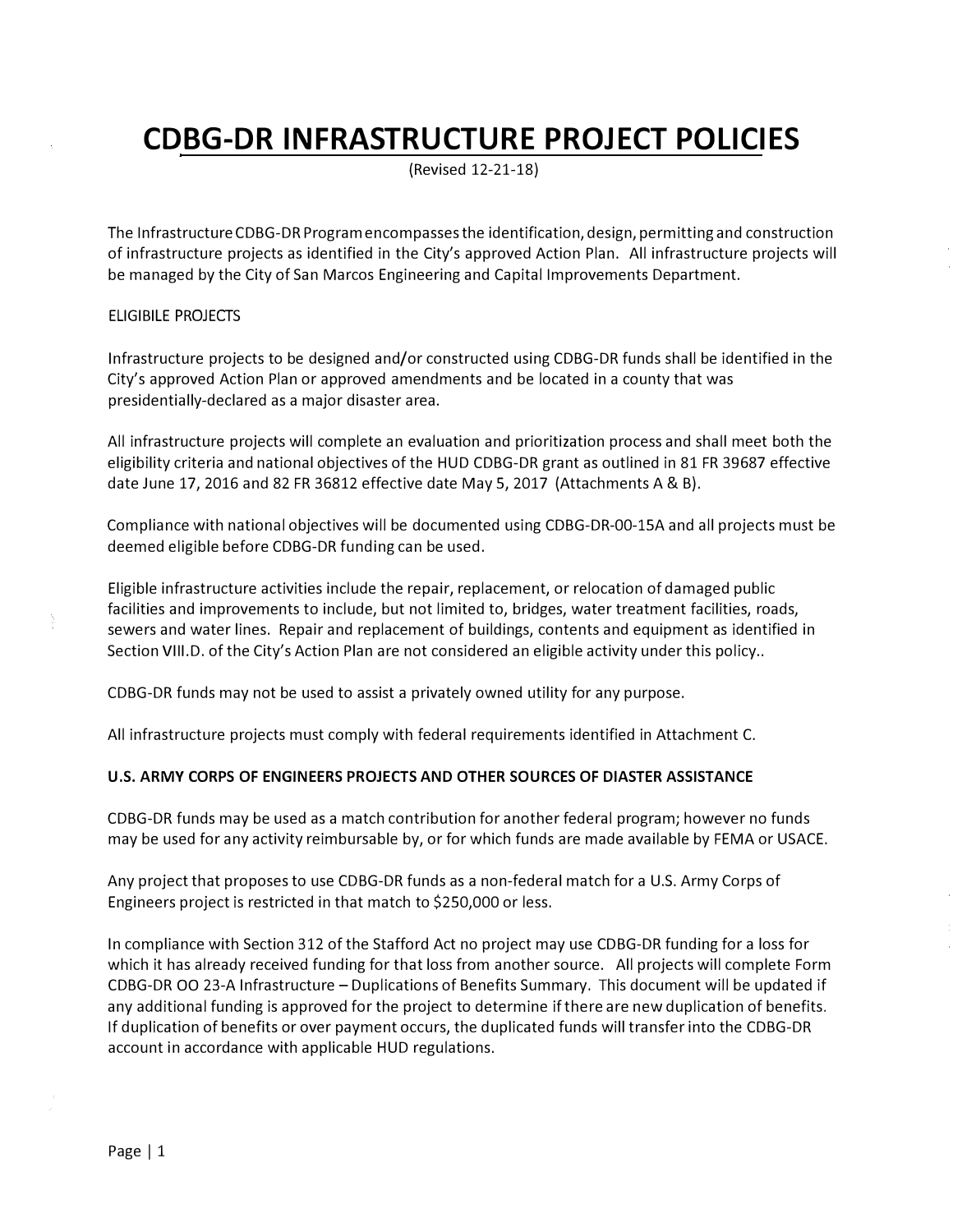# **ACTIVITIES IN FLOODPLAINS**

Construction of infrastructure projects in FEMA Special Flood Hazard Areas (SFHA) shall comply with all applicable Federal, State and Local laws regarding such construction. All activity within a SFHA will comply with the City's Flood Damage Prevention Ordinance (Attachment D) and the requirements from E.O. 11988 and its amendments in E.O. 13590.

All infrastructure projects shall demonstrate an improvement in flood risk.

# PROFESSIONAL SERVICES CONTRACTS

Professional services contracts for the design of CDBG-DR projects will be hourly not to exceed contracts with reimbursable expenses. A detailed fee schedule will be included in the contract and payment will be made based upon that fee schedule. Contracts will not be negotiated or paid upon a percentage complete by task basis.

# MONITORING OF INSTRASTRUCTURE PROJECTS

Infrastructure projects shall be monitored within the Engineering Department through contract compliance, project expenditures and project schedules.

Monthly Consultant Payment Applications will be reviewed for compliance with the contract's detailed fee and project schedule. Rejected payment applications shall be saved in the project files and include on the rejected payment application, or within attached correspondence, the date and nature of the rejection. Digital files shall be clearly named to differentiate the rejected applications from those approved for payment.

City approved project schedule and budget changes shall be documented in a Project Change Log and include the following:

- Description of the change made
- Reason for the change
- Any ramifications resulting from the change; specifically stating if there is or is not a change to the overall project schedule and/or budget. And if there is a change how that change will be accomplished.

The Project Change Log will be included in the project file and updates will be provided to the Director and CDBG Program Manager.

Tracking of infrastructure project schedules and expenditures will occur through a quarterly update to the Non-Housing Expenditure Projection and will reflect any significant changes to the projected nonhousing expenditures and schedule.

Any changes that require an Action Plan amendment will be made in conformance with Federal Register requirements.

Environmental compliance will be monitored through the use of the environmental review forms as provided in the Design Procedures Manual.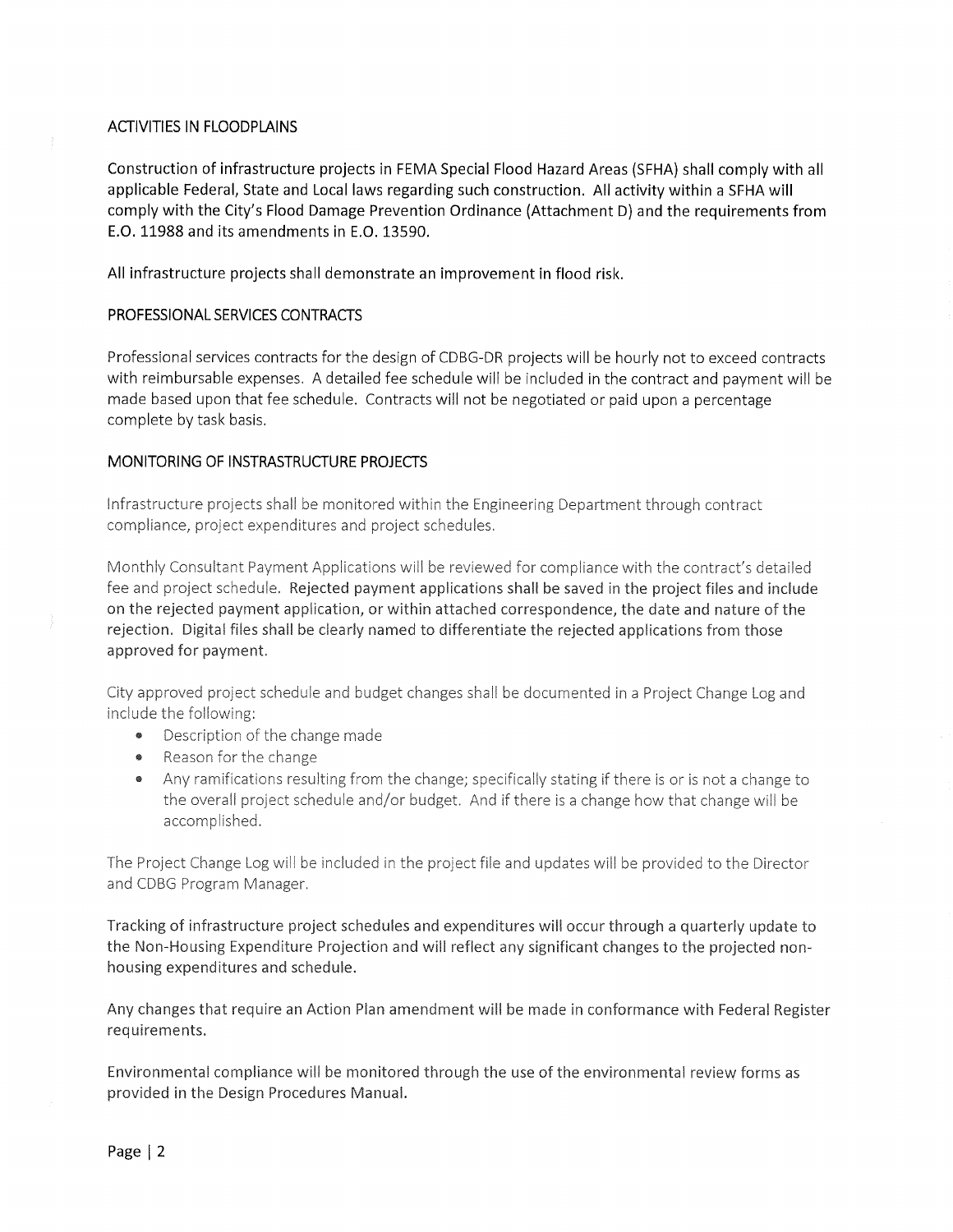# FEDERALLY REQUIRED PROVISIONS FOR INFRASTRUCTURE PROJECTS

All project contracts and activities will be CDBG eligible according to 24 CFR 570.201 and 24 CFR 570.202 including the federally required provisions as stated below:

## **NATIONAL OBJECTIVES**

All activities funded with CDGB-DR funds must meet one of the CDBG-DR program's National Objectives: (a) benefit low- and moderate-income persons; (b) aid in the prevention or elimination of slums or blight; or (c) meet community development needs having a particular urgency, as defined in 24 CFR 570.208. The City certifies that the activities carried out with CDBG-DR funds will meet a National Objective.

#### **COPELAND ANTI-KICKBACK ACT COMPLIANCE**

The City will comply with the requirements of 29 CFR Part 3 (the Copeland Act). The "Anti-Kickback" section of the Act precludes a City from inducing an employee -- in any manner -- to give up any part of his/her compensation to which he/she is entitled under his/her contract of employment.

#### CONFLICTS OF INTEREST (24 CFR 570.611; 2 cfr 200.112 AND 200.318©24 CFR 85.35; and 24 CFR 84.42)

There are two sets of conflict of interest provisions applicable to activities carried out with CDBG funding. The first set, applicable to the procurement of goods and services by City's (funded applicants), is the procurement regulations located at 24 CFR 84.42 and 85.36. The second set of provisions is located at 24 CFR 570.611(a)(2). These provisions cover situations not covered by parts 84 and 85.

With respect to procurement activities, the City must maintain written standards of conduct governing the performance of its employees engaged in the award and administration of contracts. At a minimum, these standards must:

(a) Require that no employee, officer, or agent may participate in the selection, award, or administration of a contract supported by federal funds if a real or apparent conflict would be involved. Such a conflict would arise when any of the following parties has a financial or other interest in the firm selected for an award:

 $1)$ An employee, officer, or agent of the City;

 $2)$ Any member of an employee's, officer's, or agent's immediate family;

 $3)$ An employee's, agent's, or officer's partner; or

 $4)$ An organization which employs or is about to employ any of the persons listed in the preceding sections.

(b) Require that employees, agents, and officers of the City neither solicit nor accept gratuities, favors, or anything of value from the City, or parties to sub-agreements. However, City may set standards for situations in which the financial interest is not substantial or the gift is an unsolicited item of nominal value.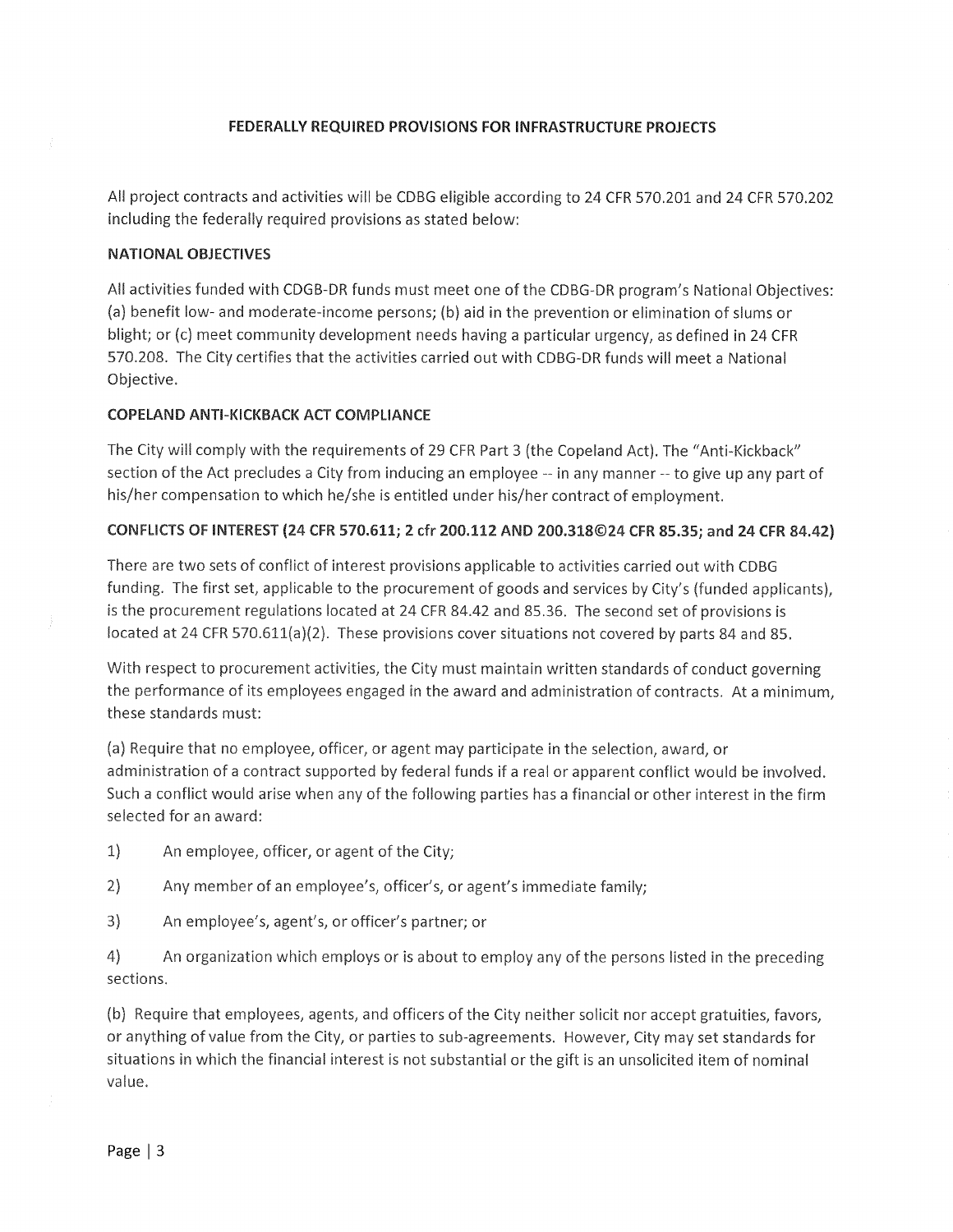(c) Provide for disciplinary actions to be applied for any violations of such standards by employees, agents or officers of the City.

With respect to all other CDBG-assisted activities, the general standard is that no employee, agent or officer of the City, who exercises decision-making responsibility with respect to CDBG funds and activities is allowed to obtain a financial interest in or benefit from CDBG activities, or have a financial interest in any contract, subcontract, or agreement regarding those activities or in the proceeds for the activities. Specific provisions include that:

 $1)$ This requirement applies to any person who is an employee, agent, City, officer, or elected or appointed official of the City, a designated public agency, or a City, and to their immediate family members and business partner(s).

 $2)$ The requirement applies for such persons during their tenure and for a period of one year after leaving the grantee or City organization.

 $3)$ Upon written request, exceptions may be granted by HUD on a case-by-case basis.

## **CERTIFICATION OF ELIGIBILITY**

The City certifies that it will maintain active registration with the System for Award Management (SAM), in accordance with the OMB guidelines at 2 CFR 180 that implement Executive Orders 12549 (3 CFR Part 1986 Comp., p 189) and 12689 (3 CFR part 1989 Comp., p 235), "Debarment and Suspension".

(a) City certifies that its contractors are not presently debarred, suspended, or proposed for debarment. declared ineligible or voluntarily excluded from participation in any state or federal program.

(b) City will furnish a copy of the certification in accordance with 24 C.F.R. Part 24 (Debarment and Suspension). The City and all contractors will be active and not debarred on the website, www.sam.gov. and provide a copy of the certification to the City before the entity performs work under this contract.

The City must ensure that awards are not made to any party which is debarred or suspended or is otherwise excluded from or ineligible for participation in Federal assistance programs under Executive Order 12549, "Debarment and Suspension" and the UAR. City will have each contractor and subcontractor complete an eligibility form in a format that is provided or approved by the City. This form will provide the information necessary to verify City eligibility.

#### **NON-COLLUSION CERTIFICATION**

The City certifies that, if a proposal was provided that resulted in a contract, that proposal was made without collusion with any other person, firm or corporation.

# **BYRD ANTI-LOBBYING AMENDMENT**

(31 U.S.C. 1352) The City will not use Federal appropriated funds to pay any persons or organization for influencing or attempting to influence an officer or employee of any agency, a member of Congress, officer or employee of Congress, or an employee of a member of Congress in connection with obtaining any Federal contract, grant or any other award covered by 31 U.S.C. 1352.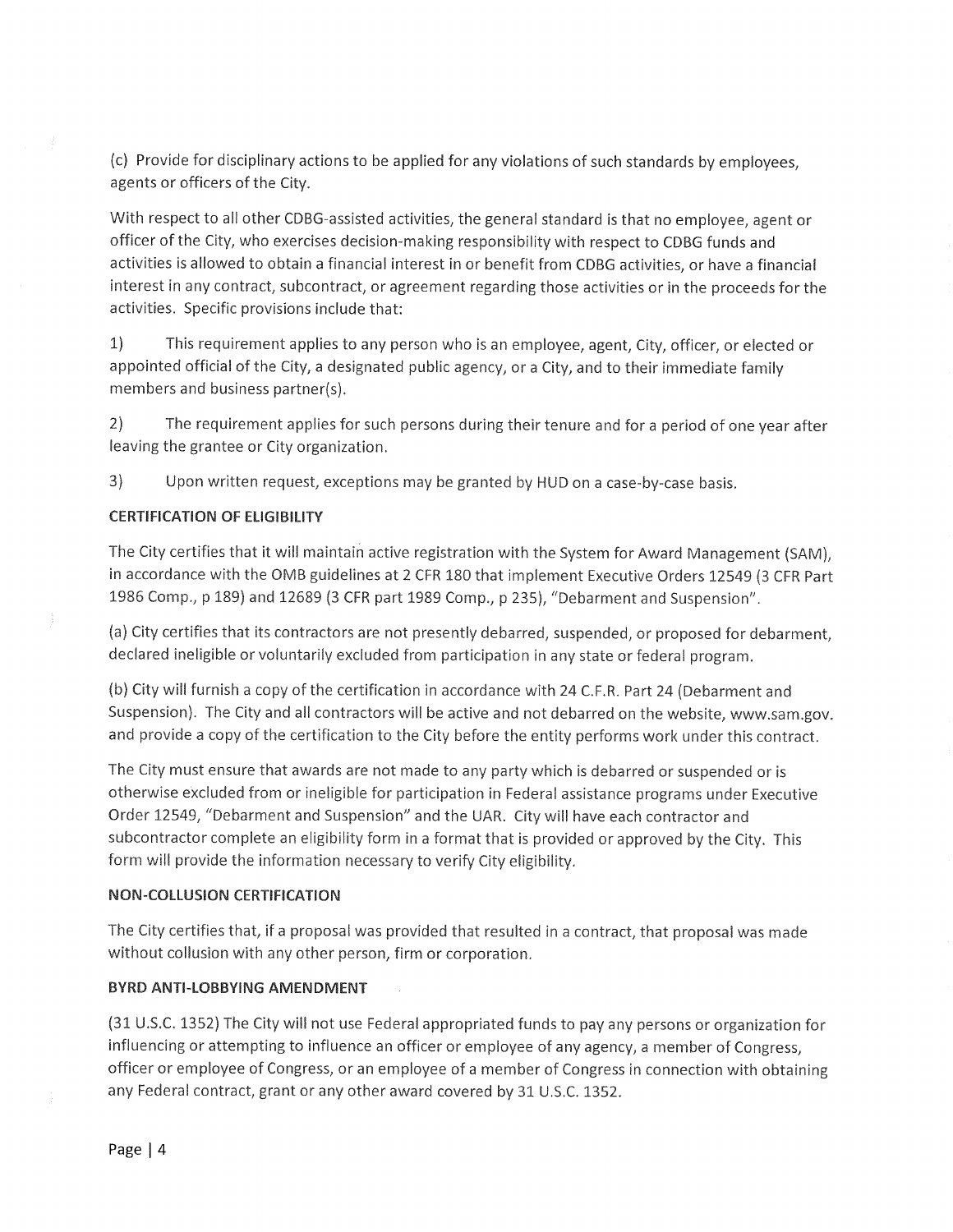#### **SECTION 3 COMPLIANCE**

The City will comply with Section 3 [These provisions are applicable to projects for which the amount of HUD assistance exceeds \$200,000 and the contract or subcontract exceeds \$100,000.]

 $(a)$ The work to be performed under a Contract is subject to the requirements of Section 3 of the Housing and Urban Development Act of 1968, as amended, 12 U.S.C. 1701u (Section 3). The purpose of Section 3 is to ensure that employment and other economic opportunities generated by HUD assistance or HUD-assisted projects covered by Section 3, shall to the greatest extent feasible, be directed to lowand very low-income persons, particularly persons who are recipients of HUD assistance for housing.

 $(b)$ The City will comply with HUD's regulations in 24 C.F.R. Part 135, which implement Section 3.

 $(c)$ The City agrees to include this Section 3 clause in every contract subject to compliance with regulations in 24 C.F.R. Part 135, and agrees to take appropriate action, as provided in an applicable provision of the subcontract or in this Section 3 clause, upon a finding that the contractor is in violation of the regulations in 24 C.F.R. Part 135. The City will not contract with any contractor where the City has notice or knowledge that the contractor has been found in violation of the regulations in 24 C.F.R. Part 135.

#### **COMPLIANCE WITH RULES & REGULATIONS**

The City will comply with all of the applicable uniform administrative regulations related to the application, acceptance and use of federal funds as contained in 2 CFR Part 200, Uniform Administrative Requirements, Cost Principles, and Audit Requirements for Federal Awards. The City will be responsible for compliance and conformance with applicable federal and state laws, rules, regulations and codes, City permitting requirements, and city ordinances currently in effect. Federal and state laws, rules, regulations and codes include but are not limited to:

**Workers Compensation laws;** 

 $(a)$ Minimum and maximum salary and wage statutes and regulations, including but not limited to:

Fair Labor Standards Act of 1938, as amended;

Equal Pay Act of 1963, PL 88-38; and

All applicable regulations implementing the above laws;

 $(b)$ Non-discrimination statutes and regulations, including but not limited to:

Title VII of the Civil Rights Act of 1964, as amended;

Section 504 of the Rehabilitation Act of 1973, as amended;

The Age Discrimination Act of 1975, as amended; and

all applicable regulations implementing the above laws;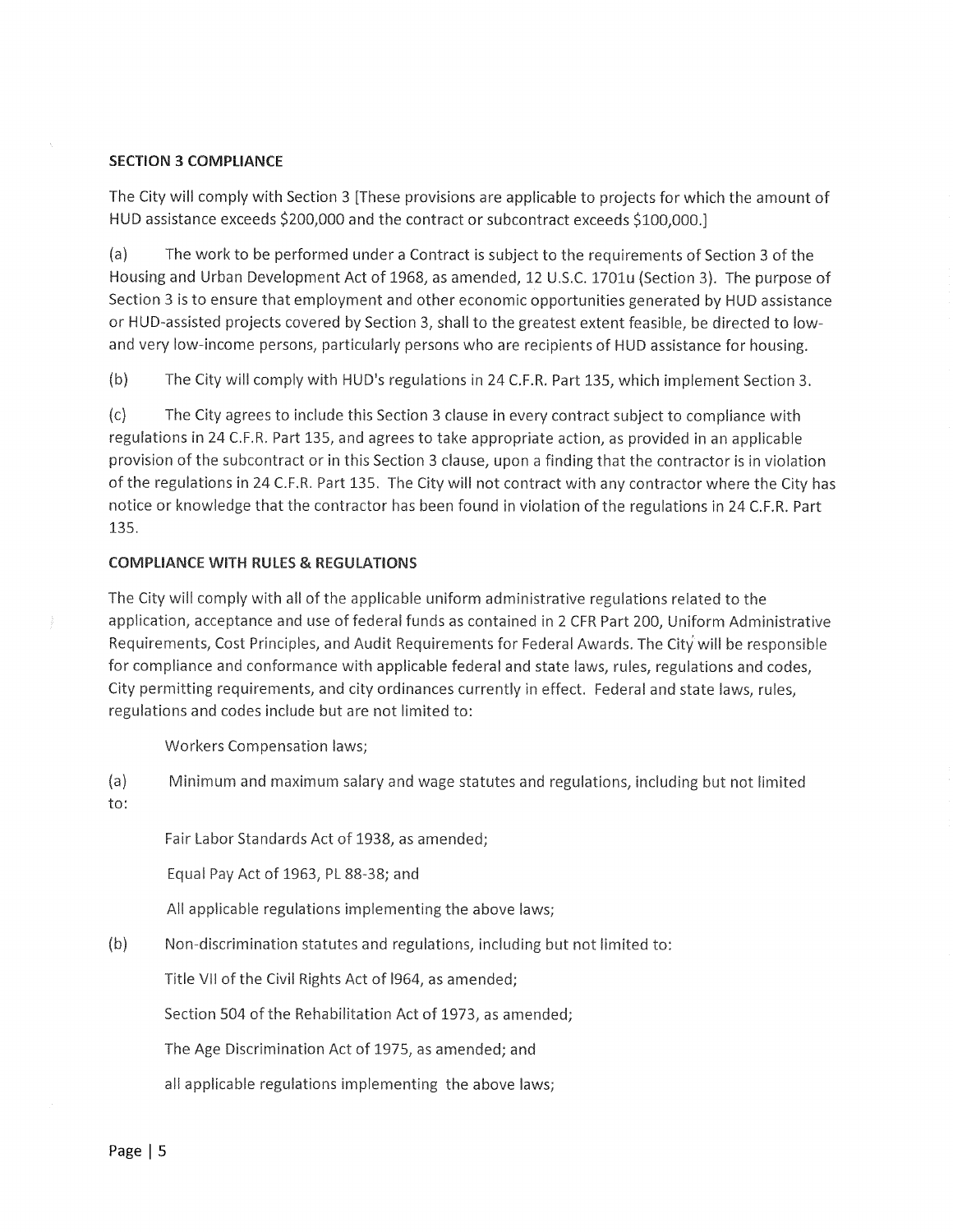(c) Licensing laws and regulations;

Compliance with Texas Accessibility Standards ("TAS") and ADA requirements, issued by the Texas Department of Licensing and Regulation, under the Architectural Barriers Act, or other applicable Texas law;

Requirements under the Architectural Barriers Act and the Americans with Disabilities Act set forth in 24 C.F.R. Section 570.614;

All applicable standards, orders, or requirements issued under the Clean Air Act (42 U.S.C.7401-7671q), and the Federal Water Pollution Control Act (33 U.S.C. 1251-1387, as amended, and Environmental Protection Agency (EPA) regulations pursuant to 40 CFR Part 50, as amended

Mandatory standards and policies relating to energy efficiency which are contained in the state energy conservation plan issued in compliance with the Energy Policy and Conservation Act (PUB L 94-163, 89 Stat. 871) codified at 42 U.S.C.A. Section 6321 et seq.;

National Environmental Policy Act ("NEPA") including Environmental Protection Agency regulations (40 C.F.R. Part 15), applicable HUD regulations set forth in 24 C.F.R. Parts 50 and 58 including authorities cited therein, and National Historic Preservation Act of 1966, including Federal Historic Preservation Regulations (36 C.F.R. Part 800), which require environmental clearance of federal aid projects; and in connection with NEPA requirements, City is responsible for the preparation of NEPA documents required for environmental clearance of the Project covered hereunder; 24 C.F.R. Section 5.105, including applicable authorities cited therein, as well as applicable provisions of 24 C.F.R. Part 58, including Section 58.5 and applicable authorities cited therein and Section 58.6 and applicable authorities cited therein.

## AFFIRMATIVE ACTION - WOMEN-AND MINORITY-OWNED BUSINESSES (W/MBE)

The City will take all necessary affirmative steps to afford small businesses, minority business enterprises, and women's business enterprises the maximum practicable opportunity to participate in CDBG-DR activities. The terms "small business" means a business that meets the criteria set forth in section 3(a) of the Small Business Act, as amended (15 U.S.C. 632), and "minority and women's business enterprise" means a business at least fifty-one (51) percent owned and controlled by minority group members or women. For the purpose of this definition, "minority group members" are Afro-Americans. Spanish-speaking, Spanish surnamed or Spanish-heritage Americans, Asian-Americans, and American Indians. The City may rely on written representations by businesses regarding their status as minority and female business enterprises in lieu of an independent investigation.

Affirmative steps must include:

 $\mathbf{i}$ . Placing qualified small and minority businesses and women's business enterprises on solicitation lists;

ii. Assuring that small and minority businesses, and women's business enterprises, are solicited whenever they are potential sources.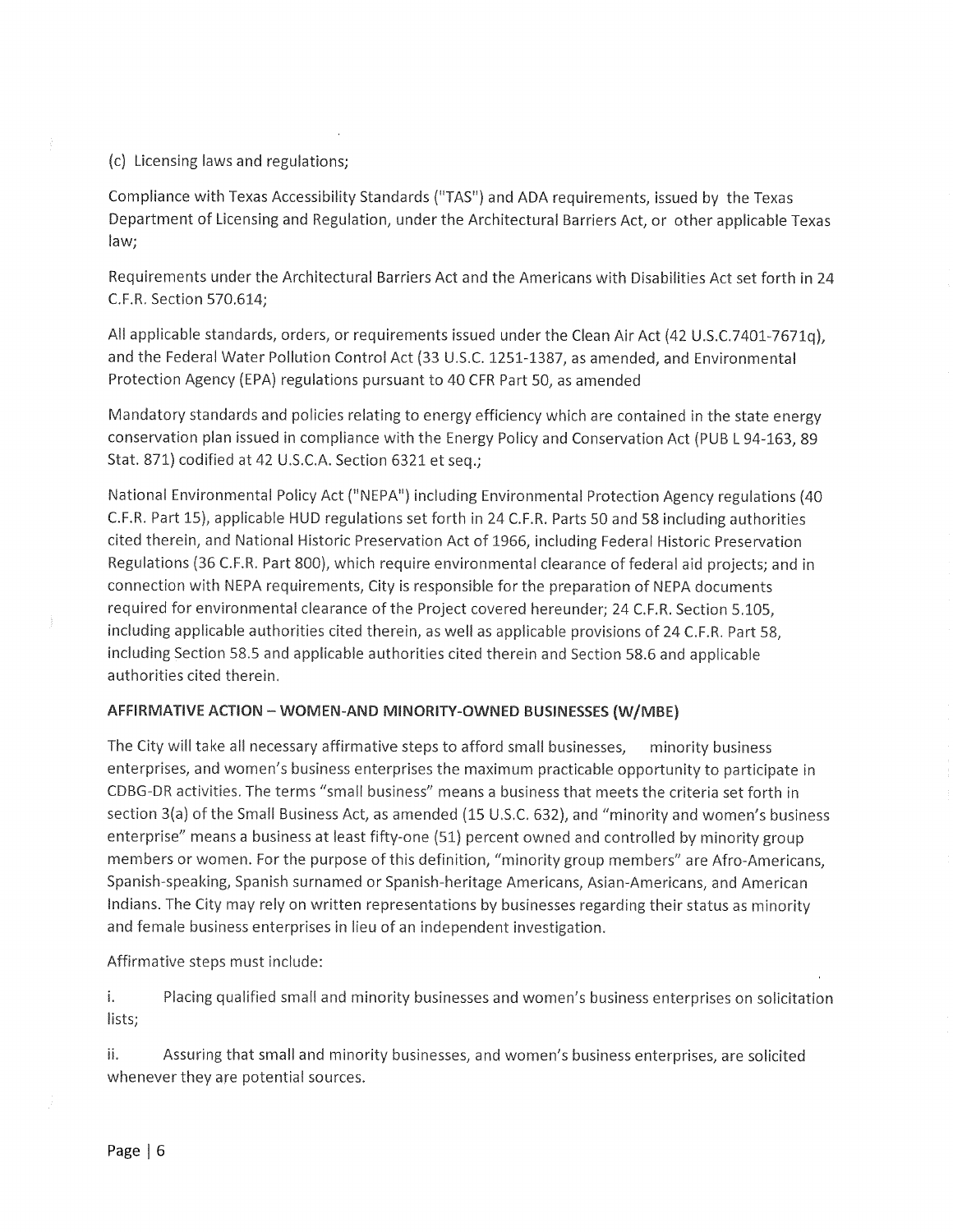iii. Using the services and assistance, as appropriate, of such organizations as the Small Business Administration and the Minority Business Development Agency of the Department of Commerce;

Dividing total requirements, when economically feasible, into smaller tasks or quantities to iv. permit maximum participation by small and minority businesses, and women's business enterprises.

Establishing delivery schedules, where the requirement permits, which encourage participation V. by small and minority businesses, and women's business enterprises.

#### **LABOR STANDARDS**

The City agrees to comply with the requirements of the Secretary of Labor in accordance with the Davis-Bacon Act as amended, the provisions of Contract Work Hours and Safety Standards Act (40 U.S.C. 327 et seq.) and all other applicable Federal, state and local laws and regulations pertaining to labor standards insofar as those acts apply to the performance of this Agreement.

The City agrees to comply with the Copeland Anti-Kick Back Act (18 U.S.C. 874 et seq.) and its implementing regulations of the U.S. Department of Labor at 29 CFR Part 5. The City shall maintain documentation that demonstrates compliance with hour and wage requirements of this part. Such documentation shall be made available to the City for review upon request.

The City agrees that, except with respect to the rehabilitation or construction of residential property containing less than eight (8) units, all contractors engaged under contracts in excess of \$2,000.00 for construction, renovation or repair work financed in whole or in part with assistance provided under this contract, shall comply with Federal requirements adopted by the City pertaining to such contracts and with the applicable requirements of the regulations of the Department of Labor, under 29 CFR Parts 1, 3, 5 and 7 governing the payment of wages and ratio of apprentices and trainees to journey workers; provided that, if wage rates higher than those required under the regulations are imposed by state or local law, nothing hereunder is intended to relieve the City of its obligation, if any, to require payment of the higher wage. The City shall cause or require to be inserted in full, in all such contracts subject to such regulations, provisions meeting the requirements of this paragraph.

#### **PROGRAM INCOME**

The City will accept and report program income to the federal government.

## FEDERAL FUNDING AND ACCOUNTABILITY TRANSPARENCY ACT (FFATA)

Contracts equal to or greater than \$25,000 will be entered by the City into the Federal Service Reporting System as applicable. Information will be provided by the contractor to complete the compliance reporting for the Federal Funding and Accountability Transparency Act.

#### **LOBBYING**

The City hereby certifies that:

 $(a.)$ No Federal appropriated funds have been paid or will be paid, by or on behalf of it, to any person for influencing or attempting to influence an officer or employee of any agency, a Member of Congress, an officer or employee of Congress, or an employee of a Member of Congress in connection with the awarding of any Federal contract, the making of any Federal grant, the making of any Federal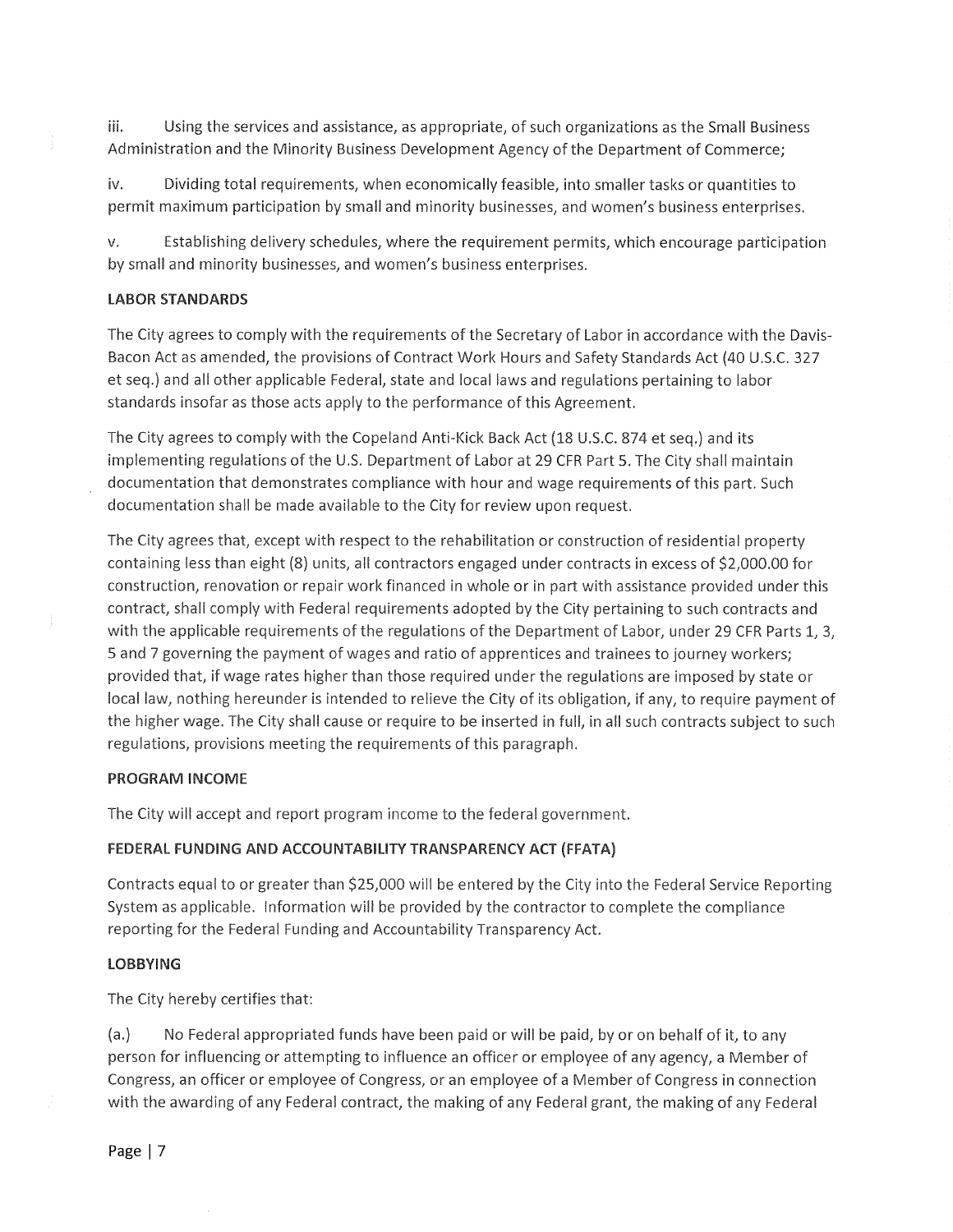loan, the entering into of any cooperative agreement, and the extension, continuation, renewal, amendment, or modification of any Federal contract, grant, loan, or cooperative agreement;

 $(b.)$ If any funds other than Federal appropriated funds have been paid or will be paid to any person for influencing or attempting to influence an officer or employee of any agency, a Member of Congress, an officer or employee of Congress, or an employee of a Member of Congress in connection with this Federal contract, grant, loan, or cooperative agreement, it will complete and submit Standard Form-LLL, "Disclosure Form to Report Lobbying," in accordance with its instructions; and

 $(c.)$ It will require that the language of paragraph (d) of this certification be included in the award documents for all subawards at all tiers (including subcontracts, subgrants, and contracts under grants, loans, and cooperative agreements) and that all contractors shall certify and disclose accordingly:

Lobbying Certification  $(d.)$ 

This certification is a material representation of fact upon which reliance was placed when this transaction was made or entered into. Submission of this certification is a prerequisite for making or entering into this transaction imposed by section 1352, title 31, U.S.C. Any person who fails to file the required certification shall be subject to a civil penalty of not less than \$10,000 and not more than \$100,000 for each such failure.

## **LEAD-BASED PAINT**

The City agrees that any construction or rehabilitation of residential structures with assistance provided under this Agreement shall be subject to HUD Lead-Based Paint Regulations at 24 CFR 570.608, and 24 CFR Part 35, Subpart B. Such regulations pertain to all CDBG-DR-assisted housing and require that all owners, prospective owners, and tenants of properties constructed prior to 1978 be properly notified that such properties may include lead-based paint. Such notification shall point out the hazards of leadbased paint and explain the symptoms, treatment and precautions that should be taken when dealing with lead-based paint poisoning and the advisability and availability of blood lead level screening for children under seven. The notice should also point out that if lead-based paint is found on the property, abatement measures may be undertaken. The regulations further require that, depending on the amount of Federal funds applied to a property, paint testing, risk assessment, treatment and/or abatement may be conducted.

#### **FLOOD DISASTER PROTECTION**

In accordance with the requirements of the Flood Disaster Protection Act of 1973 (42 U.S.C. 4001), the City shall assure that for activities located in an area identified by the Federal Emergency Management Agency (FEMA) as having special flood hazards, flood insurance under the National Flood Insurance Program is obtained and maintained as a condition of financial assistance for acquisition or construction purposes (including rehabilitation).

#### **HISTORIC PRESERVATION**

The City agrees to comply with the Historic Preservation requirements set forth in the National Historic Preservation Act of 1966, as amended (16 U.S.C. 470) and the procedures set forth in 36 CFR Part 800, Advisory Council on Historic Preservation Procedures for Protection of Historic Properties, insofar as they apply to the performance of this agreement.